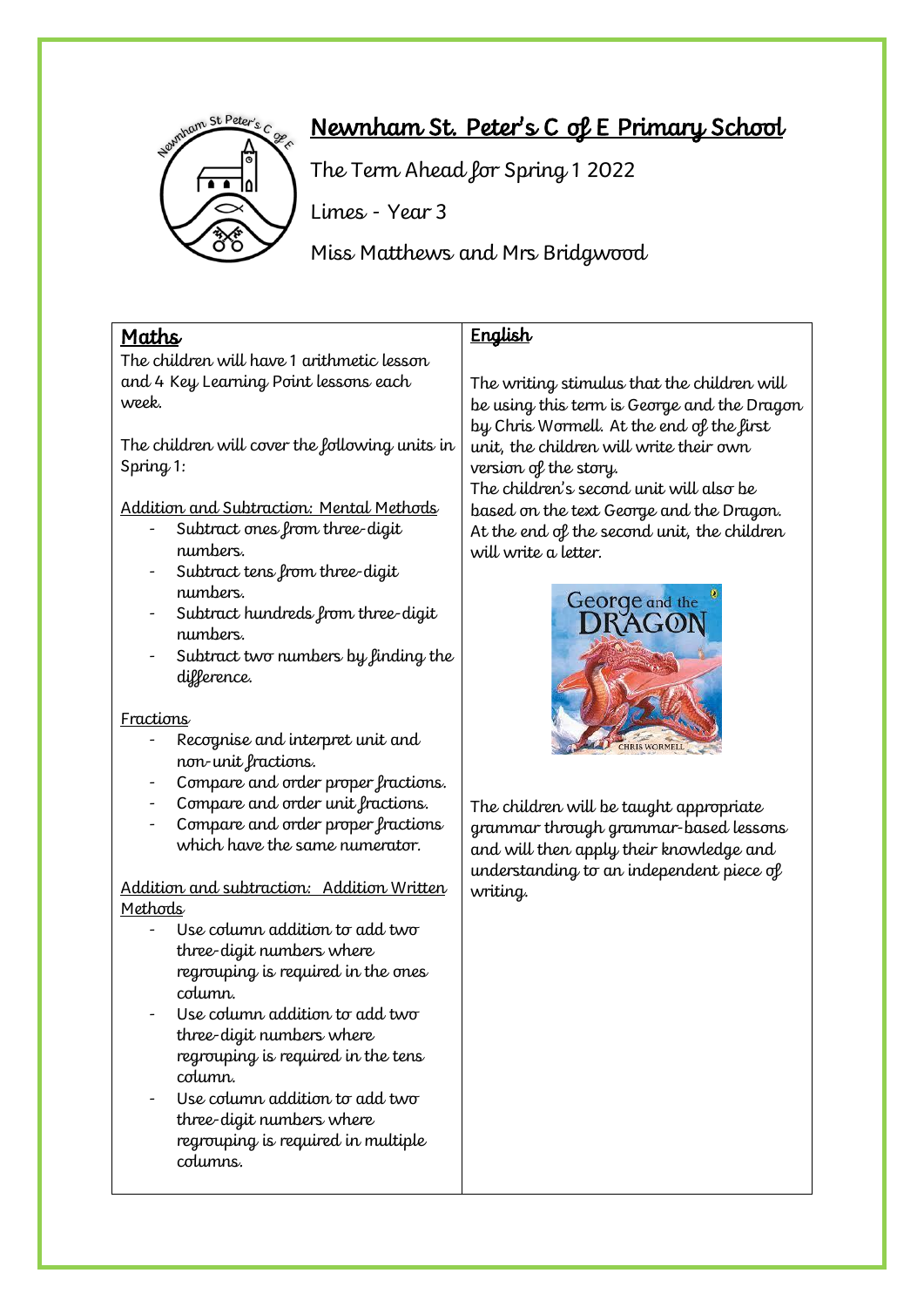### Phonics & Reading

All children will read in a small group with an adult at least 4 times a week.

#### Read, Write, Inc

The children will be assessed regularly and may move around groups when we feel they are ready.

Please remember the RWI reading books sent home should be read at least 3 times -

- 1 st read decoding
- 2<sup>nd</sup> read fluency
- 3<sup>rd</sup> read comprehension

#### Book Scheme:

This term, these children will be using the core text Pirate Blunderbeard: Worst. Pirate. Ever. By Amy Sparkes. The children will read a small extract a week and will develop their comprehension skills by exploring retrieval, explanation, choice and interpret questions.

The reading record that is in your child's book bag is for you to record the reading you are doing at home. Please write a comment to let us know how your child/children are getting on with the books.

Please ensure you are reading a range of books/comics with your child to give them a broad experience of different genres and stories. You can record these in your child's reading record as well.

#### Reading books will be changed on a weekly basis.

#### **History**

# What has been the impact of the Roman Empire on Britain?

In the first half of the Spring term, the children will be completing the unit 'Romans'. The children will be taught to:

- Understand the spread of the Roman Empire and recall key facts about the invasion of Britain.
- Understand why the Romans built new roads in Britain.
- Understand how the Roman Empire affected different people and how they felt and reacted to the changes that were being made.
- Understand who Emperor Hadrian was and why he built Hadrian's Wall.
- Understand the religious beliefs of the Romans.

### **Geography**

# What do I know about the Geography of Italy?

In the first half of the Spring term, the children will learn about the geography of Italy. In this unit, the children will be taught to:

- Identify the location of Italy.
- Understand the climate of Italy.
- Use maps to identify landmarks in Italy.
- Understand the significance of different landmarks in Italy.
- Make comparisons between the United Kingdom and Italy.
	- Make connections with the History unit 'Romans'.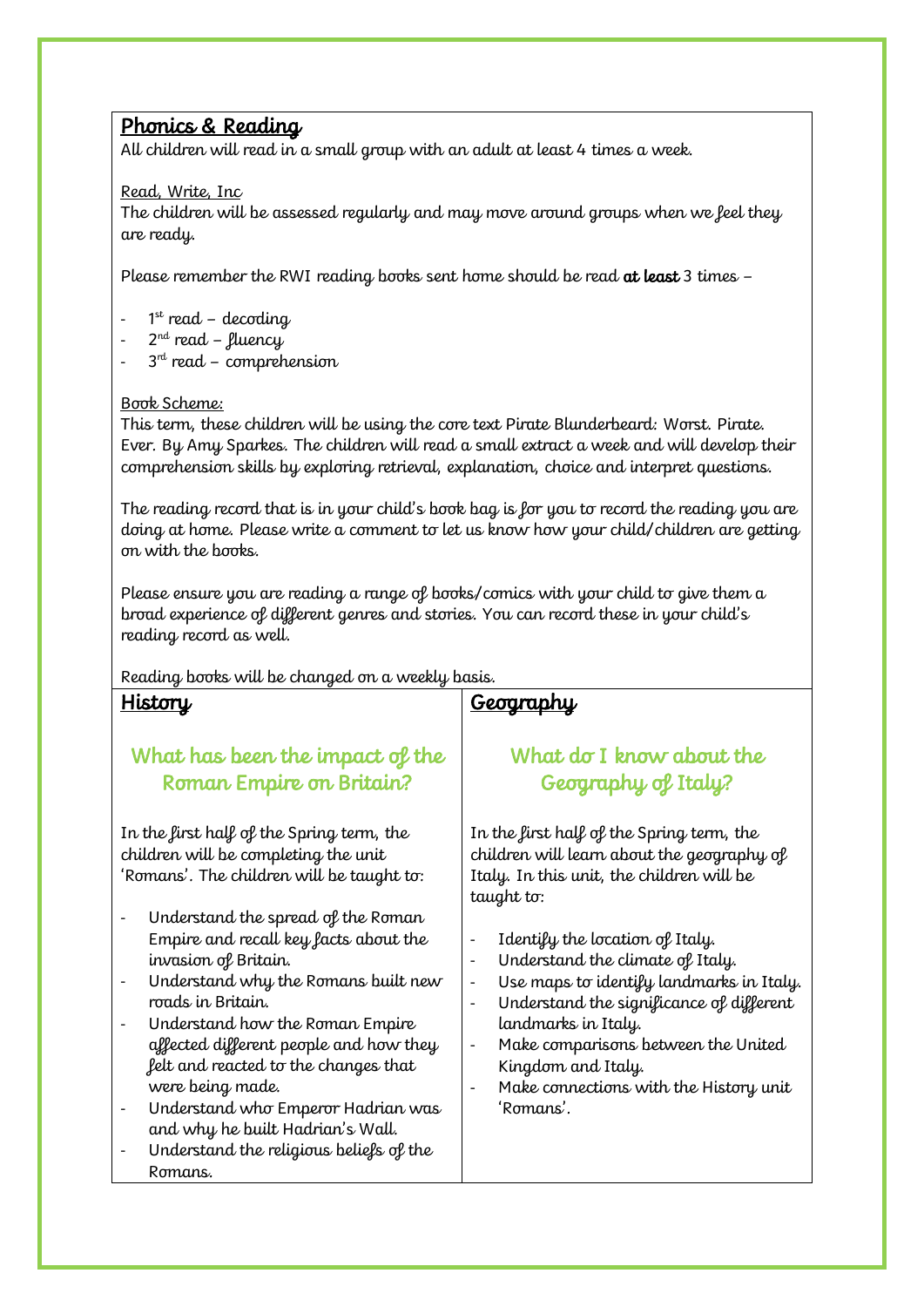| Understand what the Roman baths were<br>and the different amenities they<br>contained.                                                                                                                                                                                                                                                                                                                                                                                                                                                                                                                                                                                                                                             |                                                                                                                                                                                                                                                                                                                                                                                                                                                                                                                                                                                                                                                                                                                                                                                                                                                                                                                                                                                                         |
|------------------------------------------------------------------------------------------------------------------------------------------------------------------------------------------------------------------------------------------------------------------------------------------------------------------------------------------------------------------------------------------------------------------------------------------------------------------------------------------------------------------------------------------------------------------------------------------------------------------------------------------------------------------------------------------------------------------------------------|---------------------------------------------------------------------------------------------------------------------------------------------------------------------------------------------------------------------------------------------------------------------------------------------------------------------------------------------------------------------------------------------------------------------------------------------------------------------------------------------------------------------------------------------------------------------------------------------------------------------------------------------------------------------------------------------------------------------------------------------------------------------------------------------------------------------------------------------------------------------------------------------------------------------------------------------------------------------------------------------------------|
| Science                                                                                                                                                                                                                                                                                                                                                                                                                                                                                                                                                                                                                                                                                                                            | <u>R.E</u>                                                                                                                                                                                                                                                                                                                                                                                                                                                                                                                                                                                                                                                                                                                                                                                                                                                                                                                                                                                              |
| What do we mean by 'sound'?                                                                                                                                                                                                                                                                                                                                                                                                                                                                                                                                                                                                                                                                                                        | What is it like to follow God?                                                                                                                                                                                                                                                                                                                                                                                                                                                                                                                                                                                                                                                                                                                                                                                                                                                                                                                                                                          |
| In the first half of the Spring term, the<br>children will be completing the unit 'Sound'.<br>The children will be taught to:<br>Identify how sounds are made,<br>$\overline{\phantom{a}}$<br>associating some of them with<br>something vibrating.<br>Recognise that vibrations from sounds<br>$\overline{\phantom{a}}$<br>travel through a medium to the ear.<br>Find patterns between the pitch of $a$<br>$\overline{\phantom{a}}$<br>sound and features of the object that<br>produced it.<br>Find patterns between the volume of $a$<br>$\overline{\phantom{a}}$<br>sound and the strength of the vibrations<br>that produced it.<br>Recognise that sounds get fainter as the<br>distance from the sound source<br>increases. | In the first half of the Spring term, the<br>children will be completing the unit 'What is<br>it like to follow God?'. In this unit, the<br>children will be taught to:<br>Make clear links between the story of<br>Noah and the idea of covenant.<br>Make simple links between promises in<br>$\qquad \qquad -$<br>the story of Noah and promises that<br>Christians make at a wedding<br>ceremony.<br>Make links between the story of Noah<br>$\qquad \qquad -$<br>and how we live in school and the wider<br>world.<br>Understand that The Old Testament tells<br>the story of a particular group of people,<br>the children of Israel known as the<br>People of God - and relationship with<br>God.<br>Understand the people of God try to live<br>in the way God wants, following his<br>commands and worshipping him.<br>Understand that people who worship<br>$\qquad \qquad \blacksquare$<br>God believe he promises to stay with<br>them and Bible stories show how God<br>keeps his promises. |
| Music                                                                                                                                                                                                                                                                                                                                                                                                                                                                                                                                                                                                                                                                                                                              | <u>PSHE</u>                                                                                                                                                                                                                                                                                                                                                                                                                                                                                                                                                                                                                                                                                                                                                                                                                                                                                                                                                                                             |
| What is meant by 'call and<br>response?                                                                                                                                                                                                                                                                                                                                                                                                                                                                                                                                                                                                                                                                                            | On Monday afternoons, the children will<br>have PSHE lessons with Mrs Harris.                                                                                                                                                                                                                                                                                                                                                                                                                                                                                                                                                                                                                                                                                                                                                                                                                                                                                                                           |
| In the first half of the Spring term, the<br>children will be completing the unit 'African<br>call and response song'. In this unit, the<br>children will be taught to:                                                                                                                                                                                                                                                                                                                                                                                                                                                                                                                                                            | For the first half of the Spring term, the<br>children will learn about:<br>Personal hygiene<br>Health and relationships<br>$\qquad \qquad -$                                                                                                                                                                                                                                                                                                                                                                                                                                                                                                                                                                                                                                                                                                                                                                                                                                                           |
| Create short sequences of sound by<br>varying tempo and dynamics.<br>Copy a short rhythm and recognise<br>simple notation.                                                                                                                                                                                                                                                                                                                                                                                                                                                                                                                                                                                                         |                                                                                                                                                                                                                                                                                                                                                                                                                                                                                                                                                                                                                                                                                                                                                                                                                                                                                                                                                                                                         |